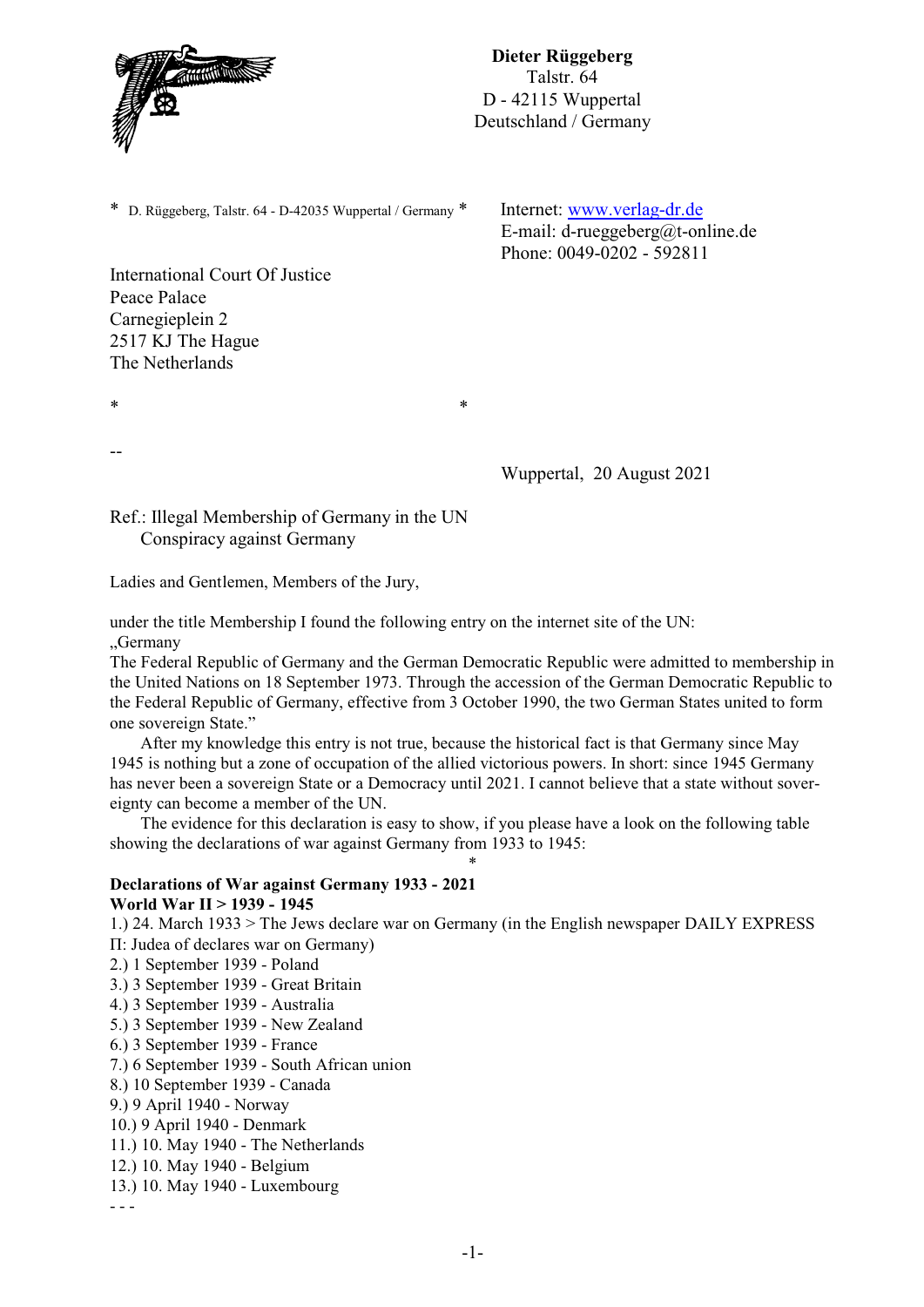- 14.) 6. April 1941 Yugoslavia
- 15.) 6. April 1941 Greece
- 16.) 22. June 1941 USSR (Soviet Union)
- 17.) 9. December 1941 China (Chungking government)
- 18.) 9. December 1941 France (De Gaulle Committee)
- 19.) 11 December 1941 The USA (after German declaration of war)
- 20.) 11 December 1941 Cuba
- 21.) 11 December 1941 Dominican republic
- 22.) 11 December 1941 Guatemala
- 23.) 11 December 1941 Nicaragua
- 24.) 11 December 1941 Haiti
- 25.) 12. December 1941 Honduras
- 26.) 12. December 1941 El Salvador
- 27.) 17. December 1941 Czechoslovakia (government-in-exile retroactively starting from 15. March 1939)
- 28.) 19. January 1942 Panama
- 29.) 22. May 1942 Mexico
- 30.) 30. August 1942 Brazil
- 31.) 1. December 1942 Ethiopia
- 32.) 16. January 1943 Iraq
- 33.) 7. April 1943 Bolivia
- 34.) 9. September 1943 Iran
- 35.) 13. October 1943 Italy (Badoglio government)
- 36.) 27. November 1943 Colombia
- 37.) 27. January 1944 Liberia
- 38.) 21. August 1944 San Marino
- 39.) 25. August 1944 Romania (after fall Antonescus)
- 40.) 8. September 1944 Bulgaria
- 41.) 31. December 1944 Hungary (Contra government)
- 42.) 2. February 1945 Ecuador
- 43.) 8. February 1945 Paraguay
- 44.) 12. February 1945 Peru
- 45.) 15. February 1945 Uruguay
- 46.) 16. February 1945 Venezuela
- 47.) 26. February 1945 Egypt
- 48.) 26. February 1945 Syria
- 49.) 27. February 1945 Lebanon
- 50.) 28. February 1945 Saudi Arabia
- 51.) 1. March 1945 Turkey
- 52.) 3. March 1945 Finland (rear wall. starting from September 15, 1944)
- 53.) 27. March 1945 Argentina
- - -

--

(Source: The large Ploetz, Publishing House Ploetz, Freiburg 1991)

#### **Books for backing the evidence:**

# Peter Orzechowski : "Besatzungszone." Dr. Mattes Haug: "Das Deutsche Reich"

Members of the jury, without Russia not a single of the above mentioned States has offered a peace contract to Germany during the past 75 years. These facts show that Germany has no sovereignty at all, thus cannot be an equally entitled member of the international community of nations. Business contracts based on international laws are invalid since 1945, if a state of sovereignty is required.

You will have to agree, that the refusal of peace contracts with Germany during a time of more than 75 years is not only a disparaging treatment but an act of utmost hostility against Germany. Further it is an action of warmongering and directed against the peaceful living of the people of the world. Members of the jury, as far as I can judge on the above mentioned facts, all this is well known by the members of the UN.

Another problem is the "Enemy State Clause" against Germany.

The Enemy State Clause is a passage of article 53 and 107 as a half sentence of article 77 of the UN Charter. Thus all "enemy nations", those which have lost Second World War, will face consequences for